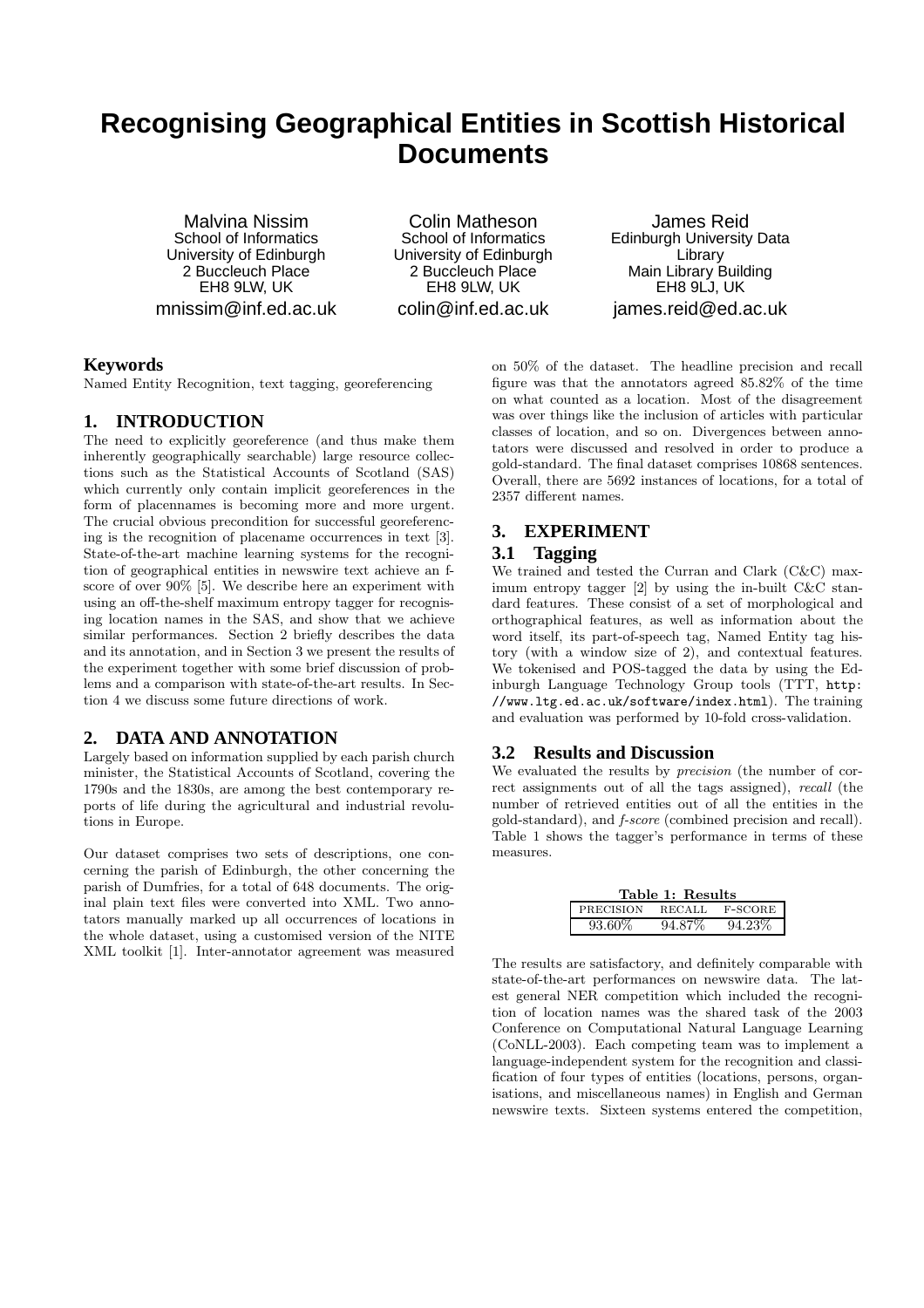and the highest f-score on the English test data, 91.15%, was achieved by [4], who used a classifier-combination framework. On the devtest data, they obtained an f-score of 96.12%, and showed an error rate reduction of ca. 20% when integrating gazetteers in their system. The C&C tagger achieved a precision, recall, and f-score of 91.75%, 93.20%, and 92.47% on the devtest data, and of 84.97%, 90.53%, and 87.66% on the test data.

Compared to the scores just mentioned, our results are therefore very good. However, there are two caveats to consider. First, we perform a binary classification into location nonlocation, whereas the CoNLL task required a five-way classification. In this sense, our task is simpler. Second, our data is a transcription of old records, and much effort has been put into keeping the transcription as close as possible to the original paper text, also preserving mistakes, reporting symbols in letters, and adding comments where the text was unclear, thus making the text incoherent at times. In Example 1, for instance, several words are interposed in the middle of the word "manufactured", all referring to metatextual information, such as headings (VOL. VI. 3 M) and left and right angle brackets containing the comment "UN-READABLE".

 $(1)$  "[...] the yarn is manu VOL. VI. 3 M langle UN-READABLE rangle factured in the same manner."

In contrast, the CoNLL data comes from newswire text, the standard kind of text on which NER has been performed to date. In this respect, our task is more difficult, as the data is noisy and text type new.

Eleven out of the sixteen teams who participated in the CoNLL shared task integrated gazetteer information in their systems, and all obtained an improvement in performance, even though [5] noted that currently available external resources still need a lot of manual processing in order for them to be used really successfully in NER systems. We collected location names from the geoXwalk database (www. geoXwalk.ac.uk), removed head words, and thus created a specific gazetteer containing a total of nearly 195000 Scottish names. We then added a binary feature (gaz=yes, gaz=no) in the system by using a simple lookup method.

It should be noted that the extract from the geoXwalk gazetteer used in this experiment does not exploit the unique features of the gazetteer. geoXwalk is more than just a simple lookup facility as every geographic feature stored in the gazetteer has its detailed geometry stored with it. The ability to derive the relationships between features implicitly by geometric computation is significant and provides more accurate results than can be ascertained by simple lookups based on hierarchical thesauri methods as in traditional gazetteers. When candidates are referenced against the gazetteer, geoXwalk provides a means to access its alternate geographies (of which there are many in the UK) as well as a standard footprint. For example a candidate placename Knowsley could be resolved as parish code BX003 as well as grid reference 340900, 392300 - 347217, 397660. The result is that more powerful geographical based search strategies can be applied e.g. find me all documents about

Gaelic songs that do not reference the Western Isles. In the context of geographical entity recognition the gazetteer affords the possibility of deriving spatial contiguity measures that might assist in disambiguation tasks (see Future Work below).

The naive approach here however, did not obtain any improvement at all over the previous results. Table 2 shows the precision, recall, and f-score of a simple match of gazetteer entries on the whole dataset. The second line in the table shows the performance of a simple match to a name list obtained from the training data, using 10-fold cross-validation.

Table 2: Gazetteer Performance

| RESOURCE                | PRECISION | <b>RECALL</b> | F-SCORE |
|-------------------------|-----------|---------------|---------|
| specific gazetteer      | 72.17\%   | 70.20%        | 71.17\% |
| name list from trainset | 56.30\%   | 54.19\%       | 55.23%  |

The figures in Table 2 on the one hand show that our current approach to using a gazetteer to assist in the task offers little benefit, since given its precision and recall it would be expected to help. On the other hand, they suggest that the annotated entities are often ambiguous (and this is especially true for some lowercase strings), since the precision of the name list extracted from the training data is far from satisfactory. The fact that human annotators disagree on about 15% of the cases only partially accounts for this problem. Clearly, there is scope in further exploring the use of ancillary gazetteer sources as well as more sophisticated matching techniques as means to improving the measures of precision and recall being attained currently.

### **4. CONCLUSION AND FUTURE WORK**

We have shown that an off-the-shelf maximum entropy tagger for named entity recognition can be successfully trained to recognise location names in data other than newswire text, namely historical descriptions of Scotland. We believe that a more sophisticated integration of specific external lexical resources can yield a further improvement on our current system. Given that due to the strategies adopted in the original transcription of the old paper records the data is intrinsically quite noisy, it is likely that even better results can be achieved by putting some effort in to further cleaning the texts.

The data relative to the parish of Edinburgh has an additional layer of annotation, where for each location, 4 subtypes can be specified, namely boundaries (countries, counties, parishes, etc.), hydrographic features (rivers, estuaries, lakes, etc.), man-made features (cities, towns, villages, etc.), and physiographic features (mountains, plains, etc.). A preliminary experiment in recognising these specific types of locations yielded a drop in performance of about 20%. Although this is partially to be expected, given that the annotators agreed 77.75% of the time on both the occurrence of a location and its sub-class, additional features and more explicit reference to spatial contiguity by exploiting the geoXwalk gazetteer are likely to lead to significant improvement. A two-stage process involving recognising entities as locations in a first pass, and subsequently classifying them into the 4 subclasses seems to be the most promising avenue. We will report on such experiments in the final version of